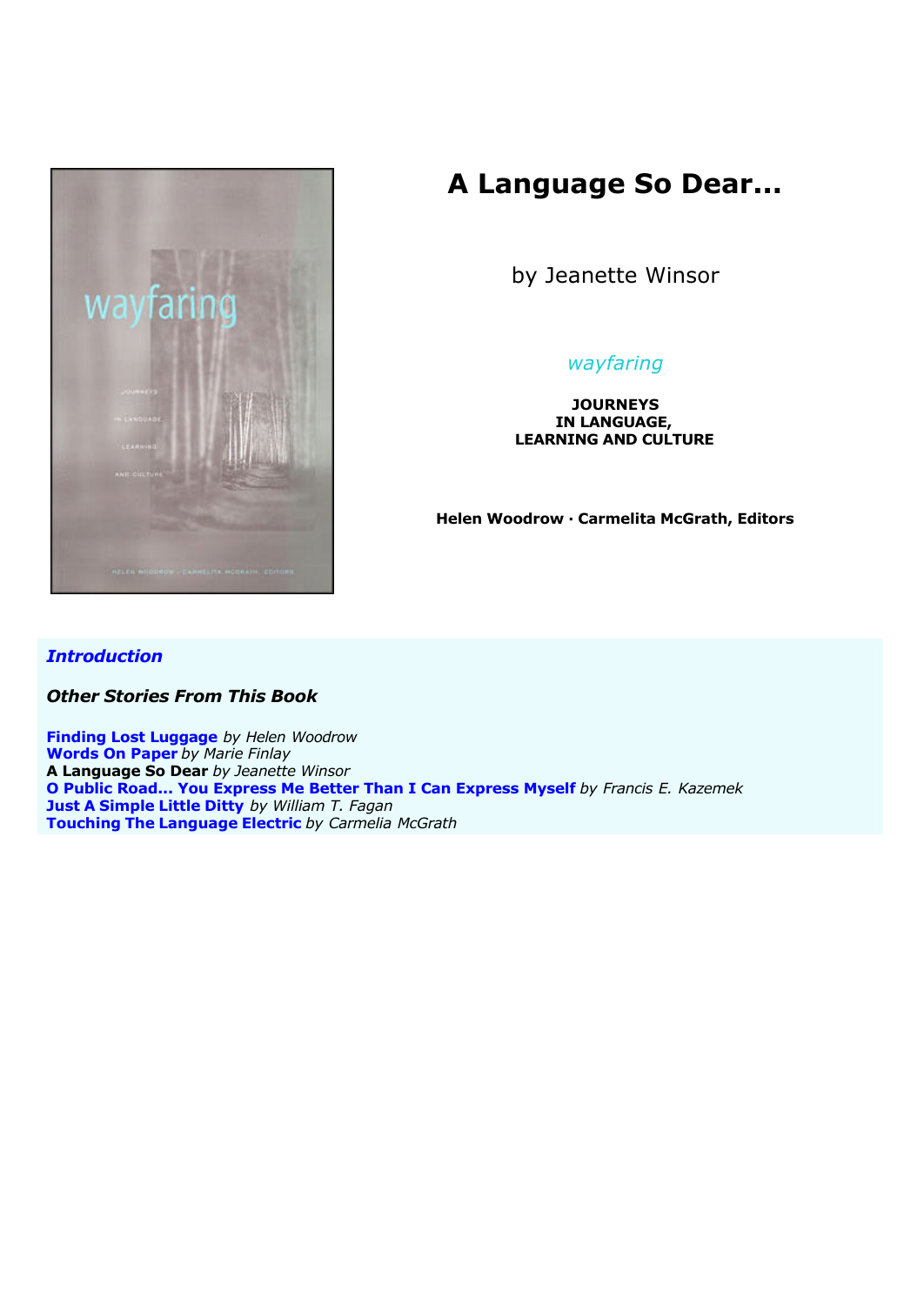## A LANGUAGE SO DEAR...

#### *Jeanette Winsor*

I have vivid memories of the language of my childhood. I enjoyed reading and being read to; I enjoyed telling stories. My father encouraged me by telling his own stories of ghosts and fairies, storms and shipwrecks, and many humorous tales.

We would sit in the kitchen, my father lying on the daybed with his arms above his head, and I perched on the end of the table with my feet on a chair, intent on his every word, questions ready for when he stopped for a breath. He was telling me the story of how he was on board of the Newfoundlander when it sank off the northern tip of Newfoundland during the spring seal hunt of 1953. His voice always started out in a "matter-of-fact" tone but quickly changed as the intensity of the story grew. My mother, reading in the rocking chair by the stove, often stopped and listened, adding her two-cents-worth from time to time.

Before he would begin his stories, my father would point out locations on a huge map of Canada tacked to the wall over the kitchen table: St. Anthony, Battle Harbour, L' Anse Au Loup, Flowers Cove, Eddie's Cove...

"I minds the time when we wus off the tip of the nardern peninsula, up dere. Dat wus me first year at the swiles, and I went out wid Captain Johnny Blackmore from Port Union. We steamed nart 'til we come into the patch and we had a good day at 'em. Had almost all we could take. I wus down in me bunk, sleep see, cause I wus tired."

"What time was it, Dad? Late in the night?"

"Mus' a been ten or 'leven o'clock. Uncle Jim come down and tole me to get me clothes on cause we 'ad to leave the ship. She was takin' on water fas'."

"But, was you 'fraid?"

"Yes maid, you knows I wus. I grabbed me boots and pulled 'em on. We wouldn't over the side of her no more than ten minutes 'fore she was gone out of sight. Under the ice, t'ats all dere was of her and all our 'ard work. We lost our bit of clothes, none of us had very much, see, and all our grub was gone. We had no other choice but to start to walk ashore."

"But was it dark? How did 'e know where to go? Was you still 'fraid, Dad?"

"Naw, t'was a beautiful night. Big moon, lots of stars. But cold! My maid, we almost frore. The further we walked the colder me left foot feeled. We stopped for a while cause some of the men wus bate out. I took off me boot to rub me foot and then I realized that I had forgot to put me left stockin' on. We dodged on 'til we seen lights on the land. We come ashore in Eddie's Cove and the people there took us in and treated us good 'til we could get a way home."

With language, my father spun a web of magic and taught me to appreciate the richness of the words we shared.

My first experience of being embarrassed by my language came in my early teens. We had moved to a neighbouring town and I had befriended two young ladies whose families were classed with the local "merchants." I was a fisherman's child. I remarked rather casually one day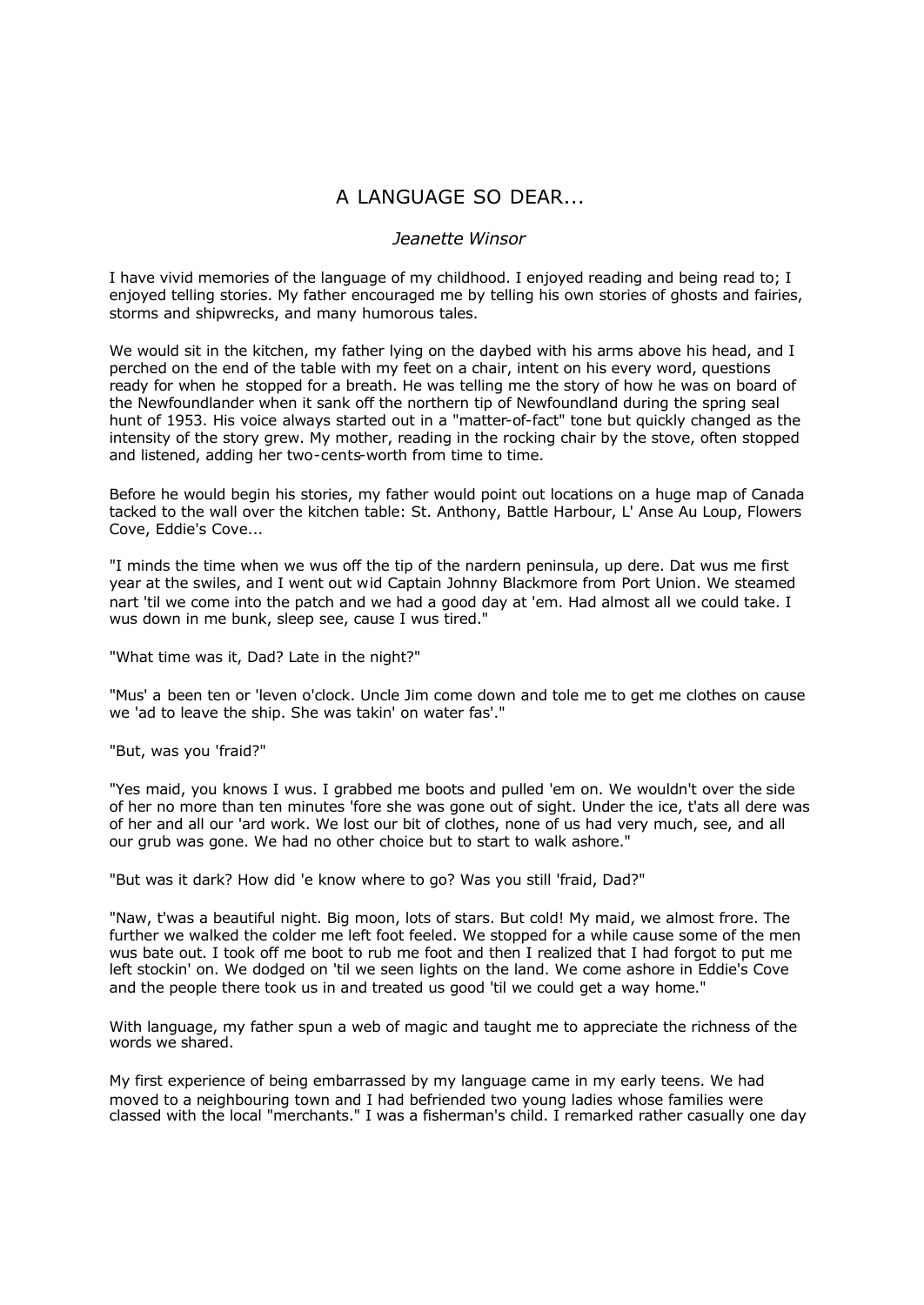that my mother couldn't buy me a hairbrush from the Avon catalogue because it was "too dear." I was questioned extensively on what the word "dear" meant. Surely I didn't mean the price was too "beloved," "cherished," or "sweet?" I recall struggling for a word to describe what I meant. Things have never been "too dear" for me since. I find many things "expensive," "costly," and even "pricy," but NEVER "too dear.

"It has been said that language, in our society, classifies us; that the language we speak is an indication of who we are, where we have been, and where we can go. Although there is no one cultural language or dialect that is acceptable over another, we often change our way of speaking with the situation, environment, and occasion in which we find ourselves. This changing of language "registers" is an important concept for the adult learner, and is especially important in outport Newfoundland where dialects are so prevalent. It is up to the adult educator to teach standard English usage, while at the same time validating and encouraging the use of the local dialect.

Through the years I have learned to say "house" and not "ouse," "going" and not "goin," and "how are you?" instead of "what 'e at?" But did I reclassify myself? Did I join the ranks of those who are considered important? educated? classy? I don't know. I do know that I have to change my language register to suit my environment. I have a register to speak at home; another at my mother's place and with my friends; and another at work.

I sit with a group of adult learners every day and listen to them talk. The dialects and the vibrant words I hear sometimes make me stop and reminisce about the language I was born and raised in. "What 'e want?" "I bes here every mornin' eight t'irty, so I think I'll bide 'ome de s 'evenin'." "I loves mat' but I 'ates English." I absorb the words and gently hold them in my thoughts because they are part of who I am. However, these adults look to me for the "right way to talk." I am the "teacher" and with that position comes many preconceptions, and misconceptions, steeped in traditions about what is "proper" English and what is not.

At work I speak "correctly;" I give directions, present lessons, ask questions, and reply in formal English. Yet, I often find myself slipping into the local dialect when I know a student is having a difficult time, or is uncomfortable or just plain frustrated with some area of work. I NEVER respond in formal English when a student is discussing a personal problem with me; that "teacher" English is too stark, too cold, too intimidating. I become a local; my replies would send English teachers running — "yes bye, I knows," "well maid, you can't 'elp dat." So what do students think?

I have interviewed 25 former and current students and I have found an interesting pattern. Many students who have gone outside the province to work have said that they are no longer ashamed of their dialect; those who have had little or no experience outside the province say their language is "terrible" and that they are "ashamed" to speak in front of tourists and other nonlocals. Some of the latter seem to want to change their registers to suit the situation, while the former have already learned from experience how to do this. All want to know how to speak in standard English for certain situations, but at the same time they know that in other situations (i.e. with their friends and relatives) this standard form will not be appropriate or comfortable. Those who have travelled outside the province have had the chance to practice their formal registers; they have had time to use them successfully and build their confidence. They can switch from one register to another with ease.

An unfortunate situation arises when people have no concept of language registers, and the appropriateness of changing from one register to another as the situation demands. They may drop their cultural language entirely. They feel too ashamed of their language and then get caught being the "outsider" when they come back to the community and do not (or are unable to) change their register.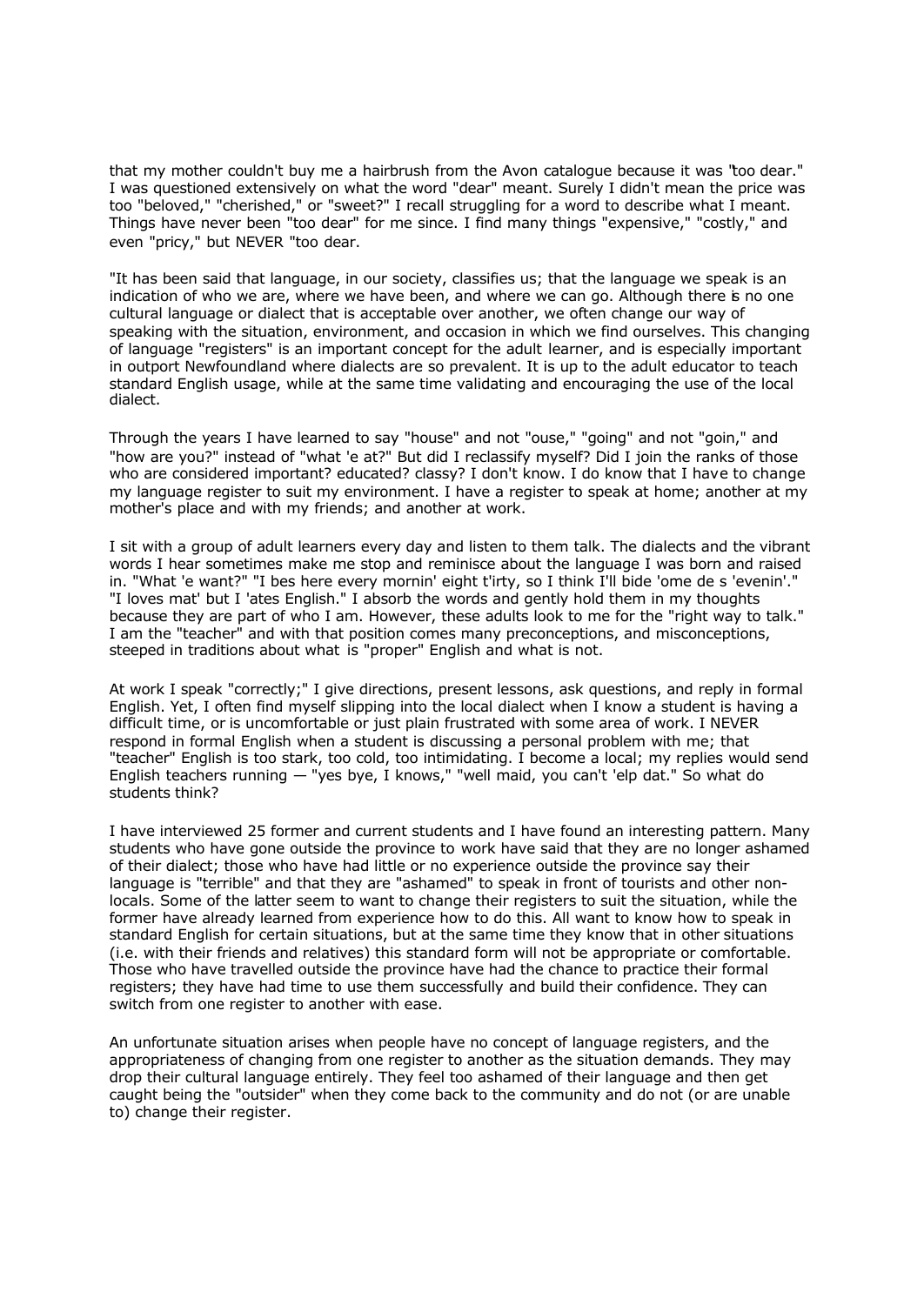This notion of "shame" for our cultural language stems from the fact that our language has been, and often still is, ridiculed. The richness of our vocabulary was swept aside as teachers struggled to improve students' formal registers in overcrowded classrooms with discipline problems, time constraints, and teaching to the "mean." Yet, this way of teaching is what helps us achieve in the academic world, and in the world of employment. There is a delicate balance here that needs to be reached; the academic world does not need to cancel out the cultural world. Educators need to promote the maintenance of the cultural language by having students understand that theirs is not an "incorrect" form of English. At the same time, they need to encourage the use of standard English in its spoken and written forms so that students can work and achieve in the academic and business world.

Consider Randy, for example, an Adult Basic Education Level III student who spent nine years in the Canadian Armed Forces; when he went through boot camp, he was the only Newfoundlander among 120 soldiers. During all the time he spent in boot camp none of the other regiment members ever knew his home province. Randy speaks the local dialect so well that there is no doubt of his connection to this community; however, he had the ability and skills necessary to change his register to suit his situation.

How do we encourage adults to think about their dialect in a positive way and at the same time teach them standard English? We start by teaching students (and in many cases educators) that one should not confuse language variations with learning or cognitive deficiencies. Students have often indicated that because they have not mastered the variation of English used by many mainland Canadians, they are in some way inferior intellectually. This myth is so well entrenched in our society that it will take much time and effort to dispel (if indeed we are ever able to dispel it).

We have seen a fishery come to the brink of extinction because the fisher people, with their nonstandard English, were not perceived intelligent enough to know what was happening, or how best to deal with a resource with which they have unquestionable expertise. They have their professional "jargon," just as all other professions, yet they often get caught up in the old economic power struggles. We look back to our past and we know that the language of the fisherperson was not (and still is not) the language of the merchant. The merchant, seen as an authority figure with ties to politics and government offic ials, has the power. Today the merchant (large companies) is still there, but now there is an even bigger power with a more authoritative language — government bureaucracy. Although many changes have been made in the fishery over the past few decades, the language of the merchant still has power and the language of the fisherperson still plays a role in keeping him or her powerless.

I often try to explain how we sometimes perpetuate the myth by assuming a certain inferiority. I recall a visit with a relative in Ontario back in the 1980s. Her neighbour (a native of London, Ontario) asked if there were icebergs around Newfoundland now (this was in June) and what the temperature was. I said, "Oh yes, lots of icebergs and so cold you almost need to wear your vamps to bed."

"Your WHAT??" I felt the blood rush to my face and I quickly tried to cover the slip of the tongue with a more fitting term - "Aah, socks, WARM socks."

Today I look back and ask why I should have felt embarrassed — she was the one who did not know the meaning of the word I had used. In my culture it is a common, widely used and understood word. On the other hand, if she had said "The hedge is growing fantastically well this year," I (not having seen many hedges) would have been embarrassed for not knowing that word. Why do we have such a low opinion of our language that we sometimes need to psychologically flail ourselves when we use a dialect word that someone doesn't understand?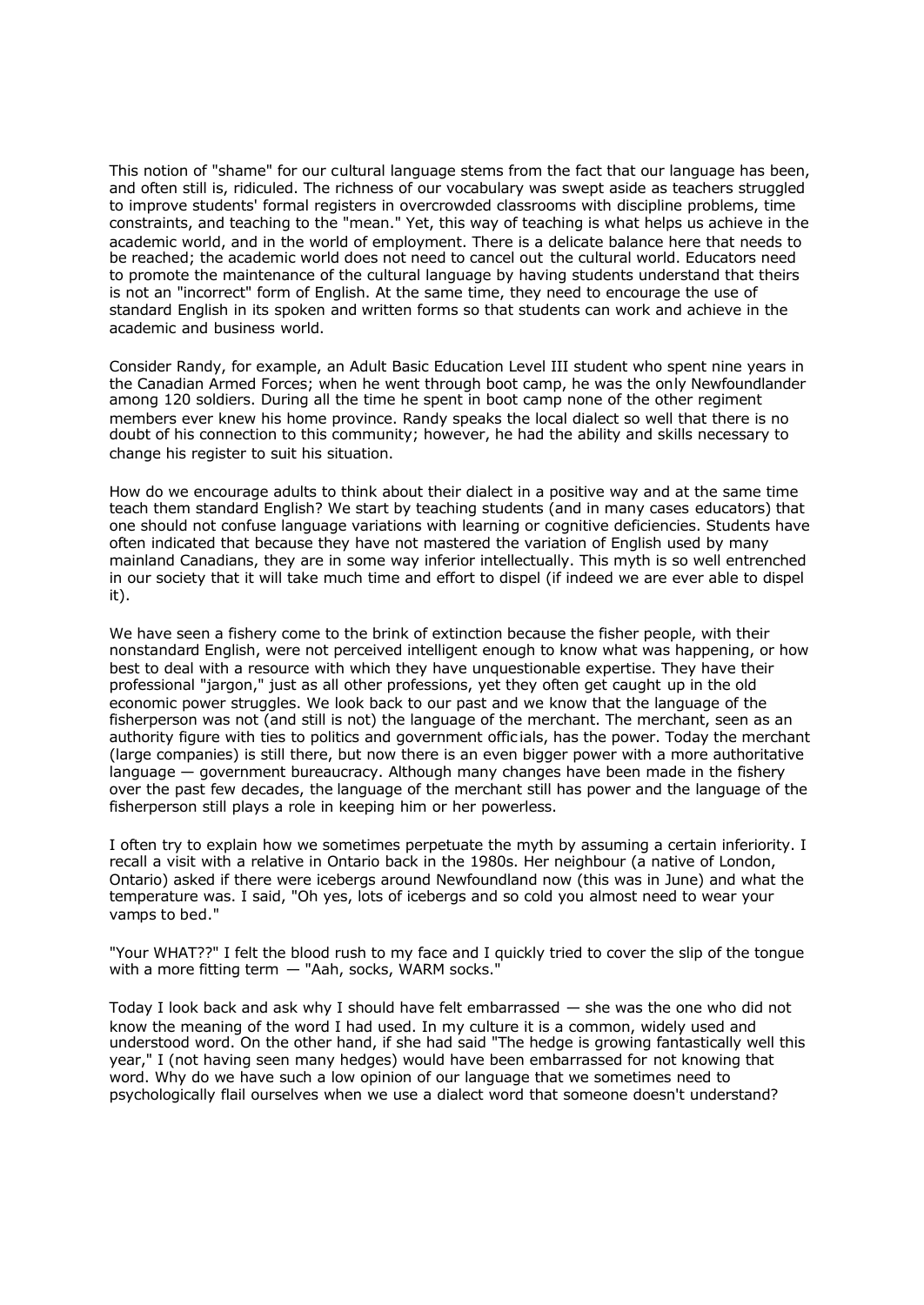In her article "Whose Standard? Teaching Standard English," Linda Christensen suggests that educators "...need to equip [students] to question an education system that devalues their life and their knowledge." When we teach adults, isn't it our ultimate goal to get them to think critically about all areas of their lives? We struggle daily to encourage them to go beyond a mindless acceptance of the status quo; we should do no less with regard to their language. Before going into lessons on formal and standard English, we need to ask students: who made the rules for this English? who is enforcing the rules? who gains or loses from the rules? and who uses the rules to keep some "out" and others "in?" As we teach the standard, students need to be aware that this formal English is another "tool" in their repertoire that they will need to bring out in certain situations; they also need to know that their local dialect is just as acceptable in other situations. Language is like clothing. Just as we need to wear formal clothing to formal gatherings, we need to use formal English in specific situations.

I approach teaching English in several ways: I teach the formal, standardized English required by the Department of Education. I feel that this standard is a basis for all of the formal writing a student will do, and can serve as a guideline for their informal writing. They need rules to guide them, but this does not mean they have to adhere strictly to these rules. For example, when we write in our journals we want to write quickly to get our impressions and ideas on paper as soon as possible. We do not need to be caught up with punctuation, capitalization and subject! verb agreement. This "first draft" type of writing suits the situation just fine. On the other hand, the formal writing used in term papers at post-secondary institutions, and in reports and business letters in the world of work, requires several revisions and adherence to a set of rules.

Learners also need to discover the kinds of spoken language they need to deal with job interviews and workplace communications, and for other situations (speaking with a doctor or a child's teacher, giving a public presentation etc.). But I also encourage them to look at their dialect and the many uses it has in their lives. They deal with their families and neighbours in this language; they are able to use it comfortably and as a result communicate clearly. One cannot hope to capture and record the specific language of a community unless the people in that community are given an opportunity to understand the importance of their language and dialect as a valid and essential language register.

When we use the word "dialect" it is often seen in a pejorative way, but this should not be the case. Scholars of Black English in the United States have said that students can be "bidialectal." Using their knowledge of both standard English and their local dialects, students can extend their range of expressibility. We can see how well this has worked over the years when we consider the contributions of our Newfoundland language and dialects to literature, film and music.

I recall a conversation when I was encouraging a student to read Cassie Brown's *Death On The Ice*. I explained the significance of the story and proudly showed her some examples of her own dialect in this novel. She looked at me with great surprise and said, "Oh my! Suppose someone from St. John's picked this up; they'd never understand it. Or worse yet, suppose it ever got to the mainland; sure we'd we made fools of."

With this student, as with many others, I have to examine the use of language in terms of where it stands socially; this can often mean starting at the very basics of what language registers are, how we use them, and how important they are for our communication in an ever-changing world. I have to pose questions: who owns books and writing anyway? Are they the property of only the highly educated, "the powerful" in other words? Are they foreign and out of reach for those who do not "talk the talk" of the learned of society?

All learners need to know that their language, w riting, and books are an expression of their world. When we give them an opportunity to read and write in multiple registers, we open up a whole new world of the printed word to them. Traditionally, educators encouraged the use of